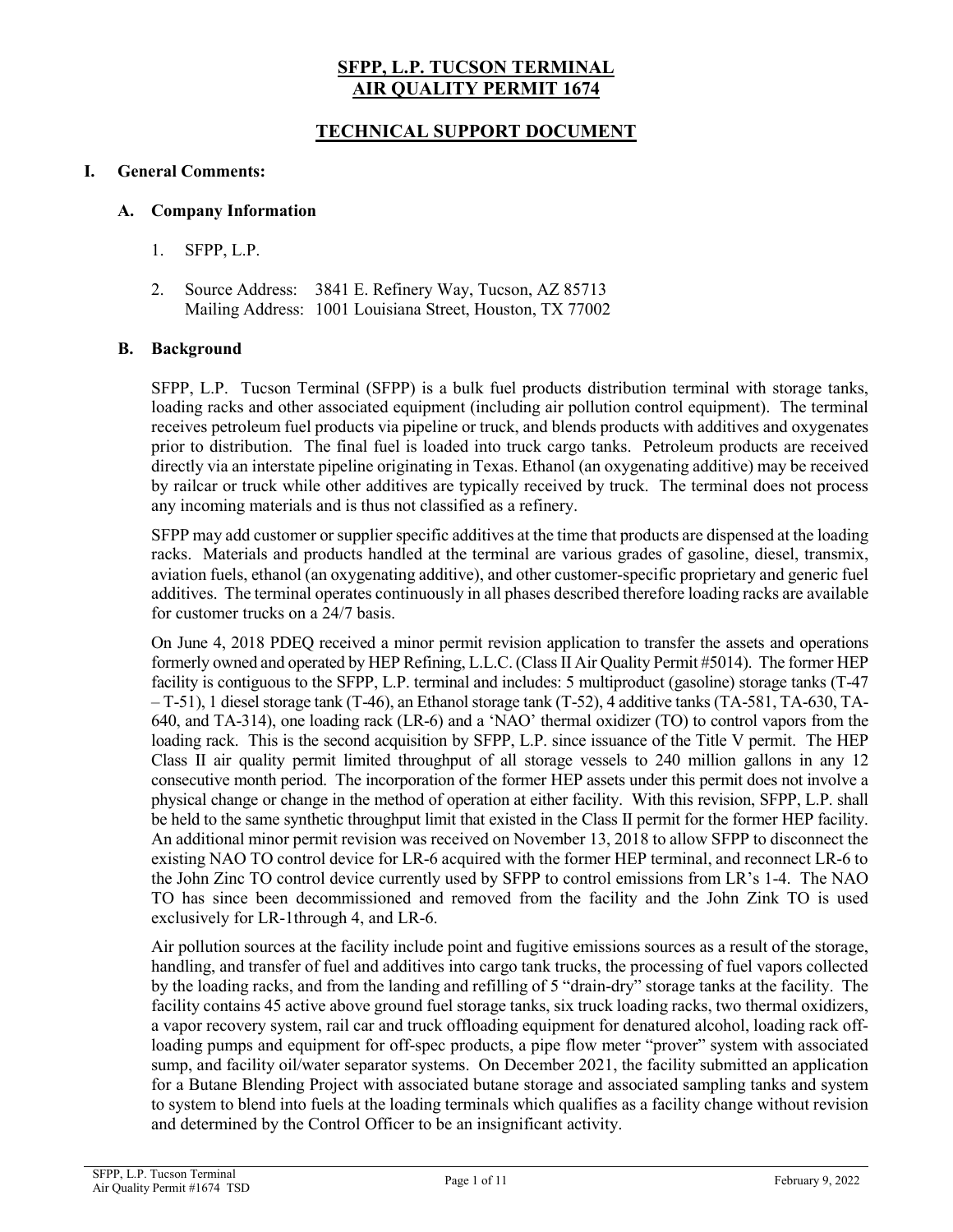The facility is a major source of VOC, a synthetic minor source of hazardous air pollutants (HAP), and a true minor source of all other criteria pollutants.

### **Table 1: Summary of Permit Actions (Within the Previous Permit Term)**

| Date<br><b>Received</b> | <b>Permit Action</b>                                                                                                                                                                                             |
|-------------------------|------------------------------------------------------------------------------------------------------------------------------------------------------------------------------------------------------------------|
| 07/02/2015              | 1674-31P: Facility Change w/o Revision<br>Upgrade and Installation of Jet Fuel Filtration system                                                                                                                 |
| 10/08/2015              | 1674-32P: Minor Permit Revision<br>Update VRS CAM Plan & Amend T-11 Equipment Description                                                                                                                        |
| 05/04/2018              | 1674-0101P. Facility Change w/o Revision<br>Replacement of existing vapor bladder with new one and use of portable vapor bladder while under<br>maintenance repairs.                                             |
| 10/30/2018              | 1674-0102P. Minor Permit Revision<br>Revision to incorporate adjacent former Holly Energy Partners assets into permit.                                                                                           |
| 11/13/2018              | 1674-0103P: Facility Change w/o Revision<br>Installation of manways on tank shells and modification of automatic gauge float wells of tanks acquired<br>from former HEP terminal.                                |
| 11/13/2018              | 1674-0104P: Facility Change w/o Revision<br>Expansion of drag reducing agent (DRA) skid to accommodate two additional 1,100 gallon DRA tanks                                                                     |
| 11/13/2018              | 1674-0105P: Minor Permit Revision<br>Revision to disconnect acquired previous HEP loading rack (LR6) from NAO TO control device and<br>connect to John Zinc TO control device which currently controls LR's 1-4. |
| 12/19/2018              | 1674-0106P: Facility Change – Gasoline Supply Notification & Emergency per PCC 17.12.040.E                                                                                                                       |
| 06/05/2019              | 1674-0107P: Amendment – Mailing Address Change                                                                                                                                                                   |
| 12/11/2019              | 1674-0108P: Application to renew Air Quality Permit #1674                                                                                                                                                        |

## **Table 2: Summary of Permit Actions (Within the Current Permit Term)**

| Date<br><b>Received</b> | <b>Permit Action</b>                                                                                                                                                                                                                                                                                                                                                                                                                                                                                                                                             |  |
|-------------------------|------------------------------------------------------------------------------------------------------------------------------------------------------------------------------------------------------------------------------------------------------------------------------------------------------------------------------------------------------------------------------------------------------------------------------------------------------------------------------------------------------------------------------------------------------------------|--|
| 07/25/2019              | 1674-0109P:Amendment – Contact Update Form                                                                                                                                                                                                                                                                                                                                                                                                                                                                                                                       |  |
| 2/18/2021               | 1674-0110P: Amendment – Contact Update                                                                                                                                                                                                                                                                                                                                                                                                                                                                                                                           |  |
| 12/13/2021              | 1674-0111P: Amendment – Update RO and Invoice Contact                                                                                                                                                                                                                                                                                                                                                                                                                                                                                                            |  |
| 12/21/2021              | 1674-0112P: Minor Permit Revision Application – Project to incorporate a butane blending project /w<br>complete application. No amendment needed to current permit; Project qualifies under Title<br>17 as a Facility change without revision. Control Officer determined the addition of such operation and slight increase to emissions (PM10, PM2.5, NOx, CO, SO2, VOC, HAP <sub>single</sub> ,<br>HAPS $\rightarrow 0.01, 0.00, 0.00, 0.00, 0.00, 0.45, 0.07,$ and 0.13 respectively) is an insignificant activity in accordance with PCC 17.04.340.A(114).j |  |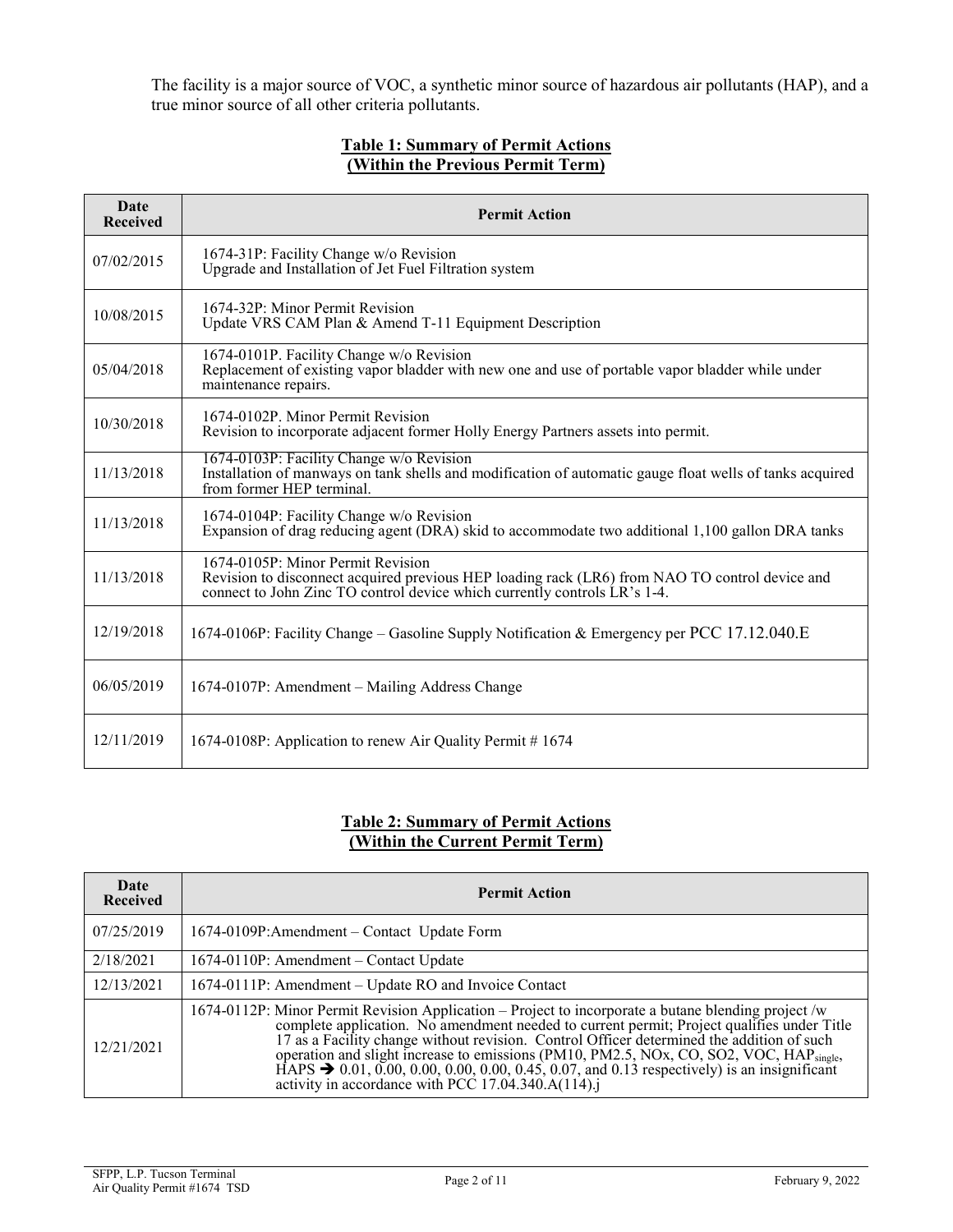### **C. Attainment Classification**

SFPP is located in a region that is designated attainment for all criteria pollutants.

### **II. Source Description**

### **A. Process Description**

SFPP is a bulk fuel terminal that receives petroleum products in 45 active storage vessels (2 are currently out of service) via pipeline and tanker trucks. Petroleum products are then distributed to tanker trucks through loading racks or to manifolds serving adjacent customer's tanks. The facility operates five "drain dry" tanks that receive and store fuel from pipelines entering Arizona from the East and transfer product internally to designated terminal storage tanks. While the five drain dry tanks do not currently distribute fuel products to the loading racks, the Tucson terminal facility can operate to transfer fuel from these tanks to the loading racks and is considered in the emission inventory for the facility. Other products (such as fuel additives and ethanol) are received by tanker trucks and railcars.

The significant air pollutant emitting equipment at the Tucson Terminal consists of the following:

- Forty-five active and two out of service petroleum product aboveground storage tanks including a vapor bladder tank (T-24) associated with one of the vapor collection and control systems at the facility;
- Six truck loading racks equipped with vapor collection and processing capability;
- One John Zink carbon adsorption unit which controls emissions from loading rack  $LR 5$ ;
- One John Zink thermal oxidizer unit which controls emissions from loading racks  $LR 1$  through 4, and  $LR - 6$ ;
- One pipe flow meter "prover" system with one associated sump;
- Contact water systems consisting of:
	- Four oil/water separators and associated sumps
	- $\blacksquare$  One sump associated with LR 6
	- Two underground sumps identified as the Wastewater and Transmix sumps which function together as an oil water separation system;
- Railcar and truck offloading equipment for denatured ethanol and off spec product.

#### **B. Operating Capacity and Schedule**

The operating capacity of the facility is limited by the volume of gasoline that can be loaded into the tanker trucks from the loading racks under continuous operation. The throughput capacity of the loading racks is physical constrained by the number trucks that can be physically loaded in the loading rack bays rather than the nominal pumping capacity of the loading arms and piping. For purposes of estimating emissions, the PTE of the loading racks is calculated using the maximum number of tanker trucks that can be loaded in each bay (three 8400-gallon tanker trucks in each bay in one hour) with the loading racks operating 24 hours a day, 7 hours a days a week, and 360 days a year (minus holidays). The rate of tanker truck loading in actual practice is lower. There are no limitations on the facility operating schedule.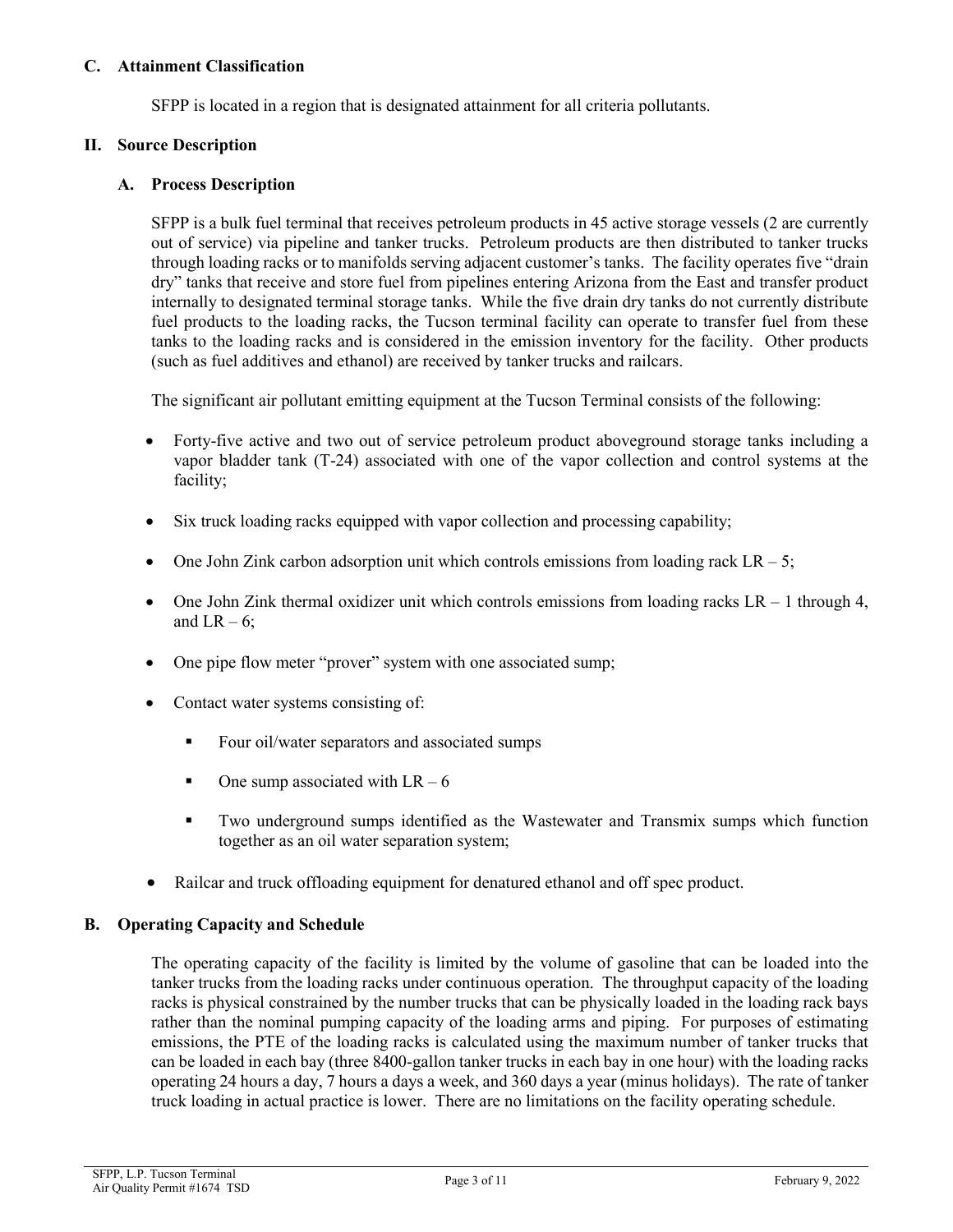Maximum throughput through loading racks LR-1 through LR-4 are estimated to be 1,000,000,000 gallons of combined products. (90% as gasoline, and 10% as diesel). The maximum throughput of loading rack LR-5 was estimated as 120,000,000 gallons of gasoline and 321,504,000 gallons of diesel, jet fuel, or other low vapor pressure products. The maximum throughput of  $LR - 6$  was estimated using the throughput limit of 240,000,000 gallons for all products.

The fugitive storage tank emissions estimates were conservatively estimated using 1.12 billion gallons/year of gasoline through each of the gasoline or multiproduct storage tanks and 896,000,000 gallons/year of diesel/jet fuel through each of the diesel/jet fuel product storage tanks. With the minor revision received August 30, 2018, the fugitive storage tank emissions from the former HEP facility (Tanks 36 – T-52) were conservatively estimated using 240,000,000 gallons of gasoline through each of the gasoline or multiproduct storage tanks as a result of the limitations imposed by the previous HEP facility permit (# 5014).

The applicant has accepted the following voluntary throughput limitations on the loading racks to avoid classification as a major source of HAPs and the applicability of 40 CFR Part 63, Subpart  $R - National$ Emission Standards for Gasoline Distribution Facilities (Bulk Gasoline Terminals and Pipeline Breakout Stations). The throughput limitation is also contingent upon the facility not using MTBE to oxygenate gasoline at the facility.

- The combined annual throughput of all products through loading racks  $LR 1$  through 6 will be limited to 1.36 billion gallons in any consecutive 12-month period.
- The annual throughput of gasoline (including oxygenate and additives) through  $LR 5$  will be limited to 120 million gallons in any consecutive 12-month period.
- The annual throughput of gasoline (including oxygenate and additives) through  $LR 6$  will be limited to 240 million gallons in any consecutive 12-month period.

# **C. Air Pollution Control Equipment**

There are two primary Air Pollution Control Devices (APCDs) in use at the source to collect and process gasoline vapors from the loading of tank trucks and the refilling of the terminal drain dry tanks. One John Zink thermal oxidizer and a Vapor Recovery System (VRS) consisting of a carbon adsorption unit and gasoline vapor absorption system. The Jon Zink thermal oxidizer processes vapors captured from loading racks LR-1, LR-2, LR-3, LR-4, and LR-6 and the drain dry tanks T-6, T-7, T-8, T-14, and T-25. The VRS unit collects and processes vapors collected from loading rack LR-5.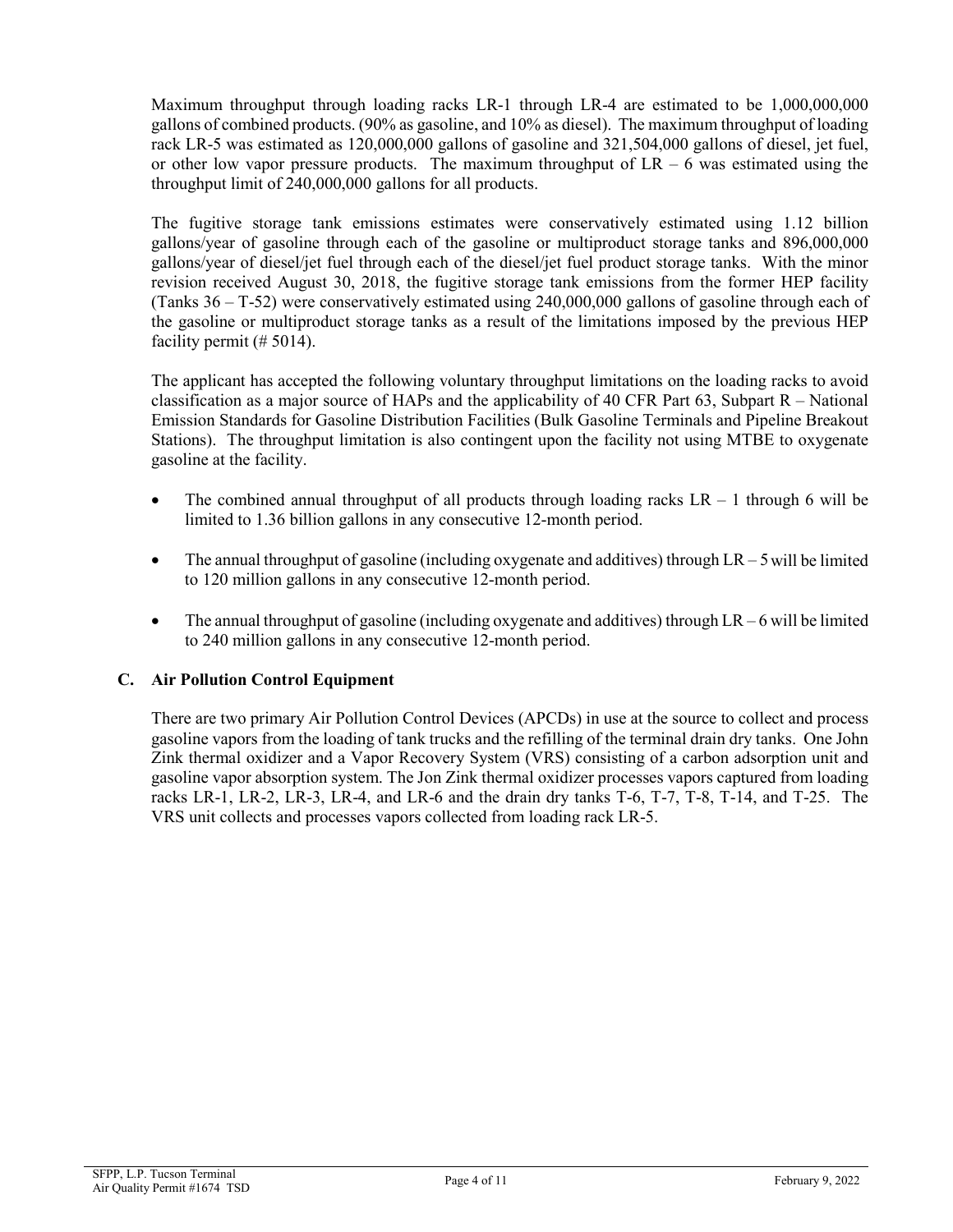| Potential to Emit with Controls (Tons/yr) (See Attachment 1 for detailed emission estimates)              |                          |                              |                          |                          |                          |                    |                     |                                         |                                |
|-----------------------------------------------------------------------------------------------------------|--------------------------|------------------------------|--------------------------|--------------------------|--------------------------|--------------------|---------------------|-----------------------------------------|--------------------------------|
| <b>Emission Sources</b>                                                                                   | $PM_{10}$                | $PM_{2.5}$                   | NO <sub>X</sub>          | SO <sub>2</sub>          | CO                       | <b>VOC</b>         | <b>HAP</b><br>Total | <b>HAP</b><br><b>Single</b><br>(Hexane) | GHG2 <sup>2</sup><br>(Mton/yr) |
| <b>Storage Tanks (Standing Losses)</b>                                                                    | $\overline{\phantom{a}}$ |                              | $\overline{\phantom{a}}$ |                          | $\overline{\phantom{0}}$ | 88.29 <sup>1</sup> | 4.82                | 1.47                                    |                                |
| Storage Tanks (Working Losses)                                                                            |                          |                              |                          |                          |                          | 7.81 <sup>1</sup>  | 0.23                | .07                                     |                                |
| <b>Truck Fugitives</b>                                                                                    | $\overline{\phantom{a}}$ | $\qquad \qquad \blacksquare$ | $\overline{\phantom{a}}$ |                          | $\overline{\phantom{0}}$ | 91.61              | 4.81                | 1.47                                    |                                |
| John Zink Thermal Oxidizer<br>(Includes vapors displaced from LR1-<br>4, 6, and Drain Dry tank turnovers) | 1.39                     | 1.39                         | 22.57                    | 0.61                     | 56.41                    | 81.19              | 4.26                | 1.29                                    |                                |
| John Zink Vapor Recovery System<br>(Includes vapors displaced from LR-5)                                  | $\overline{\phantom{a}}$ | $\overline{\phantom{0}}$     | $\overline{\phantom{a}}$ |                          | $\overline{\phantom{0}}$ | 17.40              | 0.92                | 0.29                                    |                                |
| Ethanol Offloading Pump Sleeves                                                                           | $\blacksquare$           | $\blacksquare$               | $\overline{\phantom{0}}$ | $\blacksquare$           | $\overline{\phantom{0}}$ | 4.84               | 0.01                |                                         | $\overline{a}$                 |
| Piping Component Fugitives                                                                                | $\overline{\phantom{a}}$ | $\overline{\phantom{0}}$     | $\overline{\phantom{0}}$ |                          | $\overline{a}$           | 6.55               | 0.34                | 0.10                                    |                                |
| Oil/Water Separators/Sumps/Water<br>Tank                                                                  | $\overline{\phantom{a}}$ | $\qquad \qquad \blacksquare$ | $\overline{\phantom{a}}$ |                          | $\overline{\phantom{0}}$ | 7.05               | 0.03                | 0.01                                    | -                              |
| Pipeline Meter Prover and Sump                                                                            | $\overline{\phantom{a}}$ | $\overline{\phantom{a}}$     | $\overline{\phantom{a}}$ | $\overline{\phantom{a}}$ | $\overline{a}$           | 0.20               |                     | $\overline{\phantom{a}}$                |                                |
| Onsite portable thermal oxidizer rated<br>at 50 MMBTU/hr;<br>Fuel: LPG, Propane. or Butane                | 0.02                     | 0.02                         | 1.0                      | 0.25                     | 0.36                     | 0.02               |                     | $\overline{\phantom{0}}$                |                                |
| <b>Facility Wide Total</b>                                                                                | 1.41                     | 1.41                         | 23.56                    | 0.86                     | 56.77                    | 304.94             | 15.42               | 4.7                                     | $1.99E + 04$                   |

**<sup>1</sup>** The majority of the storage tank fugitive emissions are from annual standing losses from gasoline storage tanks (88.29 tpy), using the maximum annual

<sup>2</sup> GHG emissions based on total annual throughput through the thermal oxidizer using EPA published data.

# **IV. Applicable Requirements**

#### **Code of Federal Regulations:**

#### **40 CFR, Part 60 Standards of Performance for New Stationary Sources**

| Subpart A  | <b>General Provisions</b>                                                                                                                                                                                     |
|------------|---------------------------------------------------------------------------------------------------------------------------------------------------------------------------------------------------------------|
| Subpart K  | Standards of Performance for Storage Vessels for Petroleum Liquids for Which<br>Construction, Reconstruction, or Modification Commenced After June 11, 1973, and Prior<br>to May 19, 1978                     |
| Subpart Kb | Standards of Performance for Volatile Organic Liquid Storage Vessels (Including<br>Petroleum Liquid Storage Vessels) for Which Construction, Reconstruction, or<br>Modification Commenced After July 23, 1984 |
| Subpart XX | Standards of Performance for Bulk Gasoline Terminals                                                                                                                                                          |
| Appendix A | <b>Test Methods</b>                                                                                                                                                                                           |
| Appendix B | Performance Specifications                                                                                                                                                                                    |
|            | 40, CFR, Part 63 National Emission Standards for Hazardous Air Pollutants for Source Categories                                                                                                               |

Subpart A General Provisions

Subpart BBBBBB National Emission Standards for Hazardous Air Pollutants for Source Category: Gasoline Distribution Bulk Terminal, Bulk Plants, and Pipeline Facilities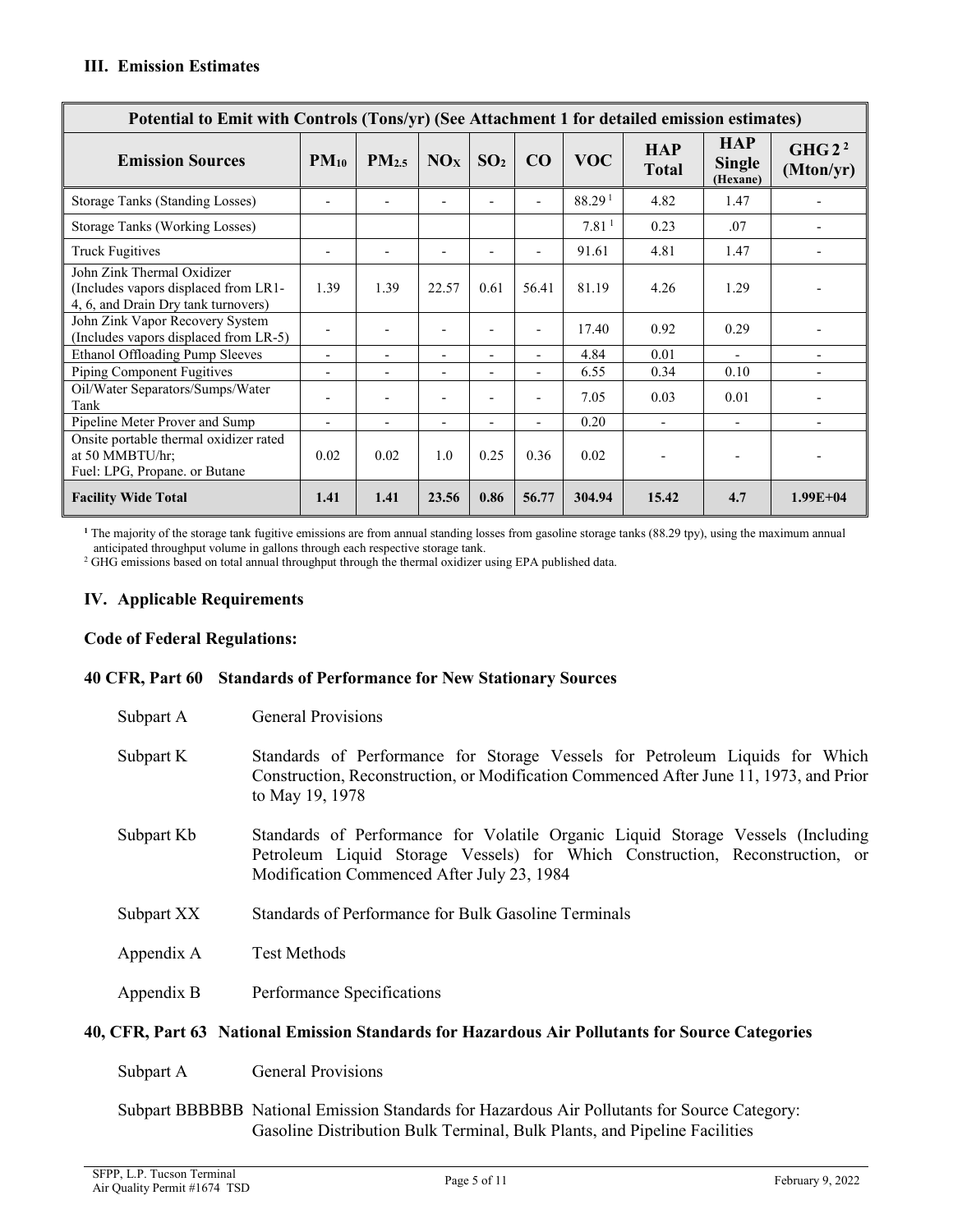### **40, CFR, Part 64 Compliance Assurance Monitoring**

### **Pima County Code, Title 17, Chapter 17.11 – General Provisions**

#### **Article I – Scope and Authority**

| 17.11.010 | Statutory Authority.                                   |
|-----------|--------------------------------------------------------|
| 17.11.020 | Planning, Constructing, or Operating Without a Permit. |

#### **Article II – General Provisions for Stationary Sources**

| 17.11.060 | Permit display or posting.                                       |
|-----------|------------------------------------------------------------------|
| 17.11.080 | Permit shield.                                                   |
| 17.11.120 | Material permit condition.                                       |
| 17.11.160 | Test methods and procedures.                                     |
| 17.11.190 | Permits Containing synthetic emission limitations and standards. |
| 17.11.210 | Performance tests.                                               |

### **Pima County Code, Title 17, Chapter 17.12 – Individual Permits and Permit Revisions for Class I Permits**

#### **Article I – Application Processing and Procedures**

| 17.12.010 | Permit application processing procedures for Class I Permits. |  |  |
|-----------|---------------------------------------------------------------|--|--|
|-----------|---------------------------------------------------------------|--|--|

17.12.040 Permit Contents for Class I permits.

# **Article II – Permit Revisions, Renewal, and Transfers for Class I Permits.**

| 17.12.080 | Compliance plan.                                             |
|-----------|--------------------------------------------------------------|
| 17.12.090 | Facility changes allowed without permit revisions.           |
| 17.12.100 | Administrative permit amendments.                            |
| 17.12.110 | Minor permit Amendments.                                     |
| 17.12.120 | Significant permit revision.                                 |
| 17.12.130 | Permit reopenings – revocation and reissuance – termination. |
| 17.12.140 | Permit renewal and expiration.                               |
|           |                                                              |

#### **Article III – Emissions for Class I Permits**

| 17.12.160 |  | Annual emissions inventory questionnaire. |
|-----------|--|-------------------------------------------|
|           |  |                                           |

- 17.12.170 Excess emissions reporting requirements.
- 17.12.180 Affirmative defenses for excess emissions due to malfunctions, startup, and shutdown.

# **Article V – Fees for Class I Permits**

17.12.220 Fees related to Class I permits.

### **Pima County Code, Title 17, Chapter 17.14 – Activity Permits**

17.14.040 Fugitive dust activity permits.

#### **Pima County State Implementation Plan (SIP):**

| <b>SIP</b> Regulations: | 10, 11, 20, 21, 22, 23, 24, 26, 30, 31, 32, 33, 34, 50, 51, 60, 61, 62, 63, 70, 72      |
|-------------------------|-----------------------------------------------------------------------------------------|
| SIP Rules:              | 101-113, 201-215, 222, 224, 233, 241, 261, 301, 302, 314, 315, 316, 318, 321, 331, 332, |
|                         | 341-44, 403, 501-506, 511, 601, 611, 612, 621-624, 631, 711-714, 721, 722               |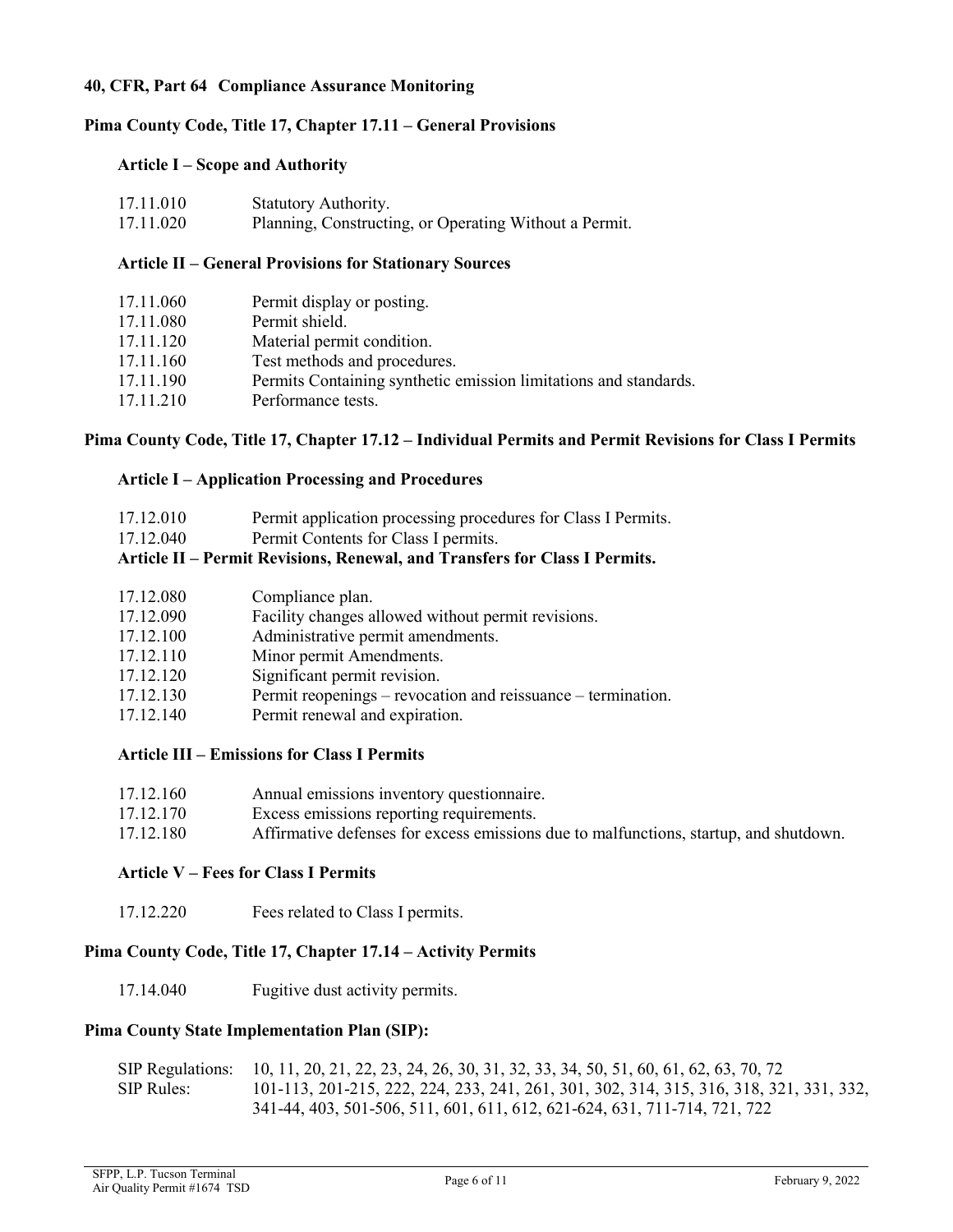### **Pima County Code, Title 17, Chapter 17.16 – Emission Limiting Standards**

### **Article I – General Provisions**

| 17.16.010 | Local rules and standards – Applicability of more than one standard. |
|-----------|----------------------------------------------------------------------|
| 17.16.020 | Noncompliance with applicable standards.                             |
| 17.16.030 | Odor limiting standards.                                             |

### **Article II – Visible Emission Standards**

| 17.16.040 | Standards and applicability (includes NESHAP). |
|-----------|------------------------------------------------|
| 17.16.050 | Visibility limiting standard.                  |

# **Article III – Emissions from Existing and New Nonpoint Sources**

| 17.16.060 | Fugitive dust producing activities.                            |
|-----------|----------------------------------------------------------------|
| 17.16.070 | Fugitive dust emissions standards for motor vehicle operation. |
| 17.16.080 | Vacant lots and open spaces.                                   |
| 17.16.090 | Roads and streets.                                             |
| 17.16.100 | Particulate materials.                                         |
| 17.16.110 | Storage piles.                                                 |
|           |                                                                |

### **Article IV – New and Existing Stationary Source Performance Standards**

| 17.16.130 | Applicability.                                                      |
|-----------|---------------------------------------------------------------------|
| 17.16.230 | Standards of performance for storage vessels for petroleum liquids. |
| 17.16.400 | Organic solvents and other organic materials.                       |
| 17.16.430 | Standards of performance for unclassified sources.                  |
|           |                                                                     |

### **Pima County Code Title 17, Chapter 17.20 – Emissions Source Testing and Monitoring**

| 17.20.010 | Source sampling, monitoring and testing. |
|-----------|------------------------------------------|
| 17.20.040 | Concealment of emissions.                |

#### **Pima County Code Title 17, Chapter 17.24 – Emissions Source Recordkeeping and Reporting**

| 17.24.020 | Recordkeeping for compliance determination. |
|-----------|---------------------------------------------|
| 17.24.030 | Recordkeeping for emission inventories      |
| 17.24.040 | Reporting for compliance evaluations        |
| 17.24.050 | Reporting as a permit requirement           |
| 17.24.060 | Reporting for emission inventories          |

#### **Article IV – Penalty for noncompliance**

# **Pima County Code Title 17, Chapter 17.28 – Violations and Conditional Orders**

**Article I – Violations** (inclusive) **Article II – Conditional Orders** (inclusive) **Article III – Circumvention** (inclusive)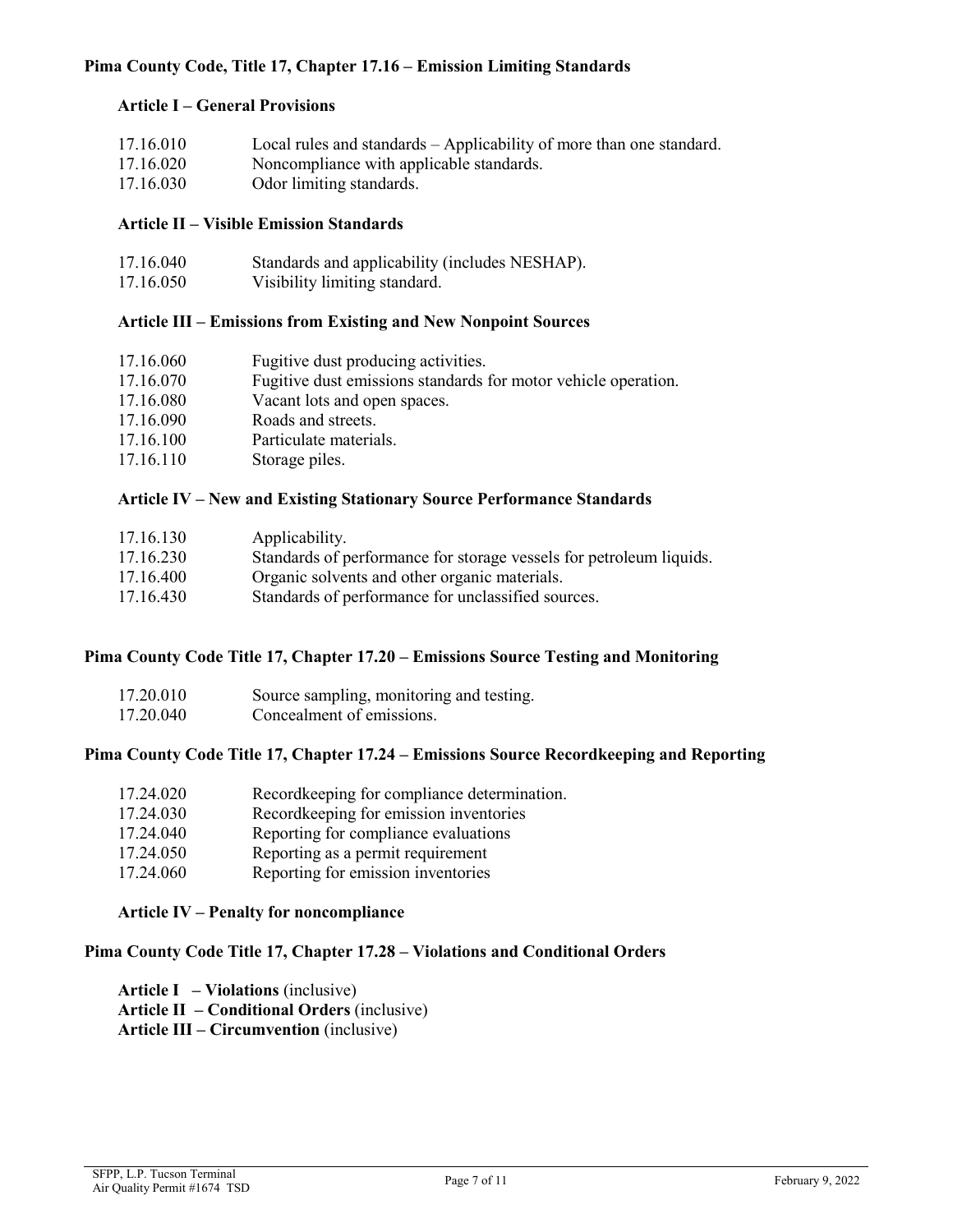## **V. Permit Changes and Applicability Determinations.**

1. Permit and Permit Summary:

### Changes as a result of current Renewal

The information in the Summary has been amended to correct any errors and update the permit to the current configuration of the facility. The facility has decommissioned and removed the NAO thermal oxidizer which had been used by the former HEP facility to control emissions from LR-6. Gasoline vapor emissions from LR-6 are now exclusively controlled by the John Zink thermal oxidizer. References and conditions relating to use of the NAO thermal oxidizer, as an alternate control device have been removed from the permit. The semiannual monitoring reports compliance certification reports along with the due dates have were aligned to the regular Jan-June and July-December periods to maintain consistency with Class I sources operating in Pima County.

#### Changes as a result of Previous Acquisitions and Revisions:

### **Acquisition of former HEP assets (June 2018)**

The previous permit and summary was revised to include the acquisition of the terminal and assets formerly owned and operated by Holly Energy Partners (Permit # 5014). The former HEP facility incorporated voluntary throughput limitations of 240 million gallons of gasoline including additives and oxygenates. The permit was revised to include the 7 storage tanks, and a loading rack with control device. The throughput limitation has been incorporated in condition 41.a.i and iii of the permit and is the underlying basis for the potential emission estimates for that portion of the facility wide PTE.

The combined facility did not trigger any requirements for new major sources or major modifications to existing sources under the rules in 40 CFR §52.21 - Prevention of significant deterioration of air quality (PSD) requirements since the facility was not physically changed nor has there been a change in the manner of operation resulting in a significant net emissions increase of any air pollutant.

The former HEP facility was previously operated as a non-categorical minor source of VOC, and not required to estimate fugitive emissions in their PTE. The estimates of fugitive emissions from the former HEP terminal and assets were included in the estimates for the facility.

# **Acquisition of former Chevron Assets (October 2010)**

The previous permit and summary was revised to include the acquisition of the terminal and assets formerly owned and operated by Chevron (permit #1767). The former Chevron terminal permit incorporated a voluntary throughput limitation of 120 million gallons of gasoline including additives and oxygenates through its loading rack. The renewal permit includes the combined facilities, and the prior limitation in permit # 1767 remains unchanged. The throughput limitation has been included under Condition 41.a.i. and ii of the permit and is the underlying basis for the emission estimates for that portion of the Facility Wide PTE.

The combined facility did not trigger any requirements for new major sources or major modifications to existing sources under the rules in 40 CFR §52.21 - Prevention of significant deterioration of air quality (PSD) requirements, since the facility was not physically changed and/or changed in the manner of operation that resulted in a significant net emissions increase of any air pollutant.

The former chevron facility was previously operated as a non-categorical minor source of VOC, and not required to estimate fugitive emissions in their PTE. The estimates of fugitive emissions from the former Chevron terminal and assets were included in the estimates for the facility.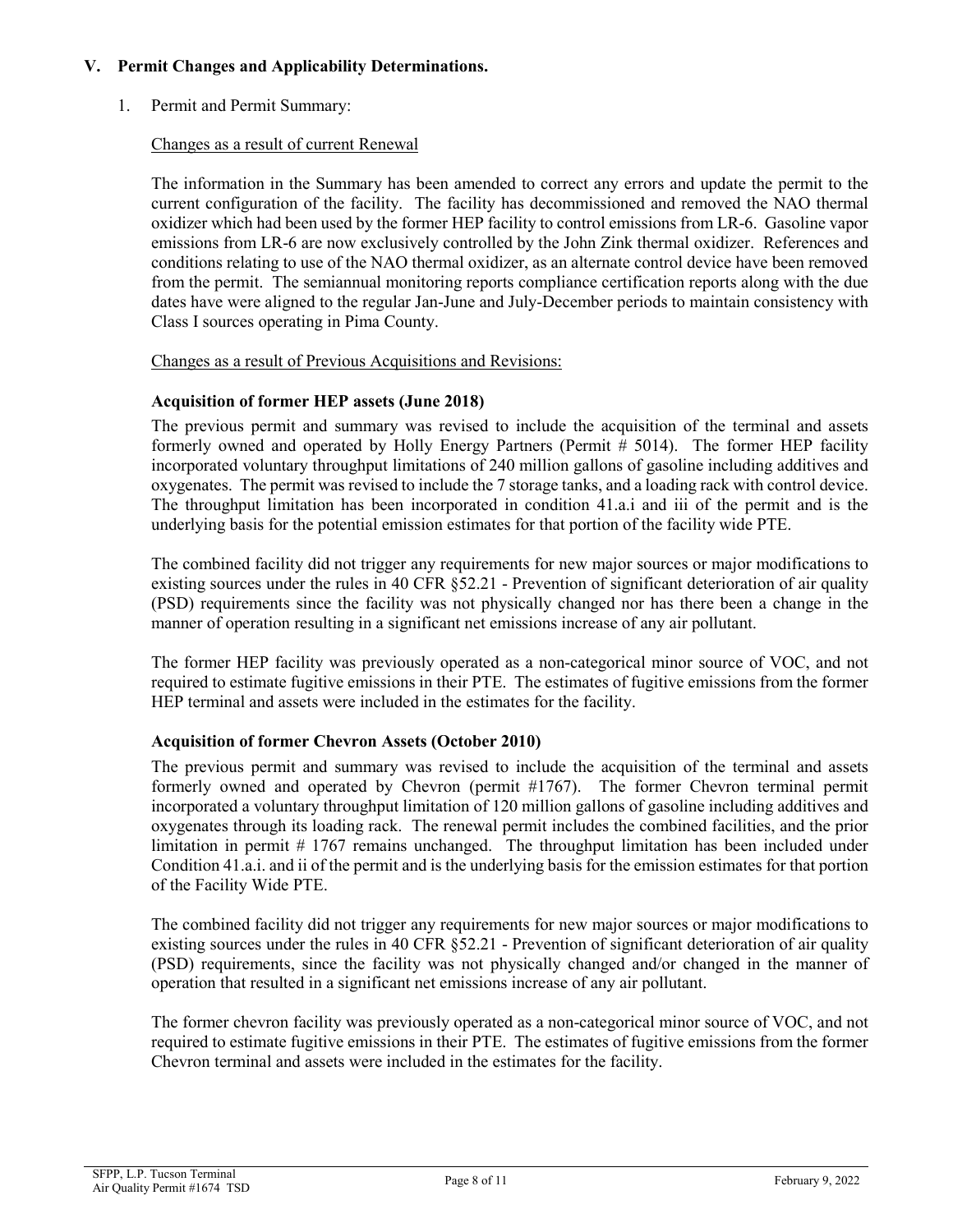2. Authority, Classification, Permit Organization, and Applicability:

### Changes as a result of current Renewal (2020)

A definition section was added during the renewal of this permit and the permit sections were renumbered during for this renewal.

#### Changes as a result of changes in Previous Renewal & Revisions (2015-2020)

A section was added to the permit to provide statutory authority, permit classification, descriptions of the permit sections, and to provide a layout for the permit organization. With the August 30, 2018 revision the permit was also reformatted to a numeric permit condition format for ease of use in locating cross references in the permit. The references to the Pima County Code (PCC) were changed to reflect the newly renumbered applicable PCC sections.

The Permittee acquired a source subject to NSPS, subpart K, the complimentary applicability, emission limitations, recordkeeping, reporting, and testing requirements for 40 CFR 60.110 were added to the permit. Discussions with the source discovered that the previous lone tank subject to NSPS Subpart Ka was modified and should be subject to NSPS, Subpart Kb. With no tanks subject to Ka, the complimentary requirements for NSPS, subpart Ka were removed from the permit.

This section of the permit was modified to provide a reference for the applicability of the CFR rules to the affected facilities and to organize the permit sections. Condition 28.d.iv a voluntary limitation that has been added to clarify that the GD GACT will apply to the facility storage tanks and equipment that handle transmix, or are listed by the permit in multiproduct service that includes gasoline.

3. Sources subject to GD GACT:

#### Changes as a result of current Renewal (2020)

References and Conditions to the former NAO oxidizer have been removed from the permit.

#### Changes as a result of changes in Previous Renewal & Revisions (2015-2020)

Condition 42.a.i.(a)(iii) was added to incorporate the continuous monitoring parameter and method chosen for the applicable control devices.

Conditions 28, 35, 42, 49, 56, and 63 were added to the permit to incorporate the respective emission limitations and management practice, monitoring, recordkeeping, reporting, and testing requirements in 40 CFR 63, Subpart BBBBBB – NESHAP for source category: Gasoline Distribution Bulk Terminals, Bulk Plants, and Pipeline Facilities.

4. Air Pollution Controls:

#### Changes as a result of current Renewal (2020)

The NAP thermal oxidizer was removed as a control device along with any corresponding permit conditions.

### Changes as a result of changes in Previous Renewal & Revisions (2015-2020)

Permit condition 33.b was revised to include applicable parts of 40 CFR Part 64 applicable toward the submittal of CAM plans upon renewal of the permit. The NAO thermal oxidizer installed to control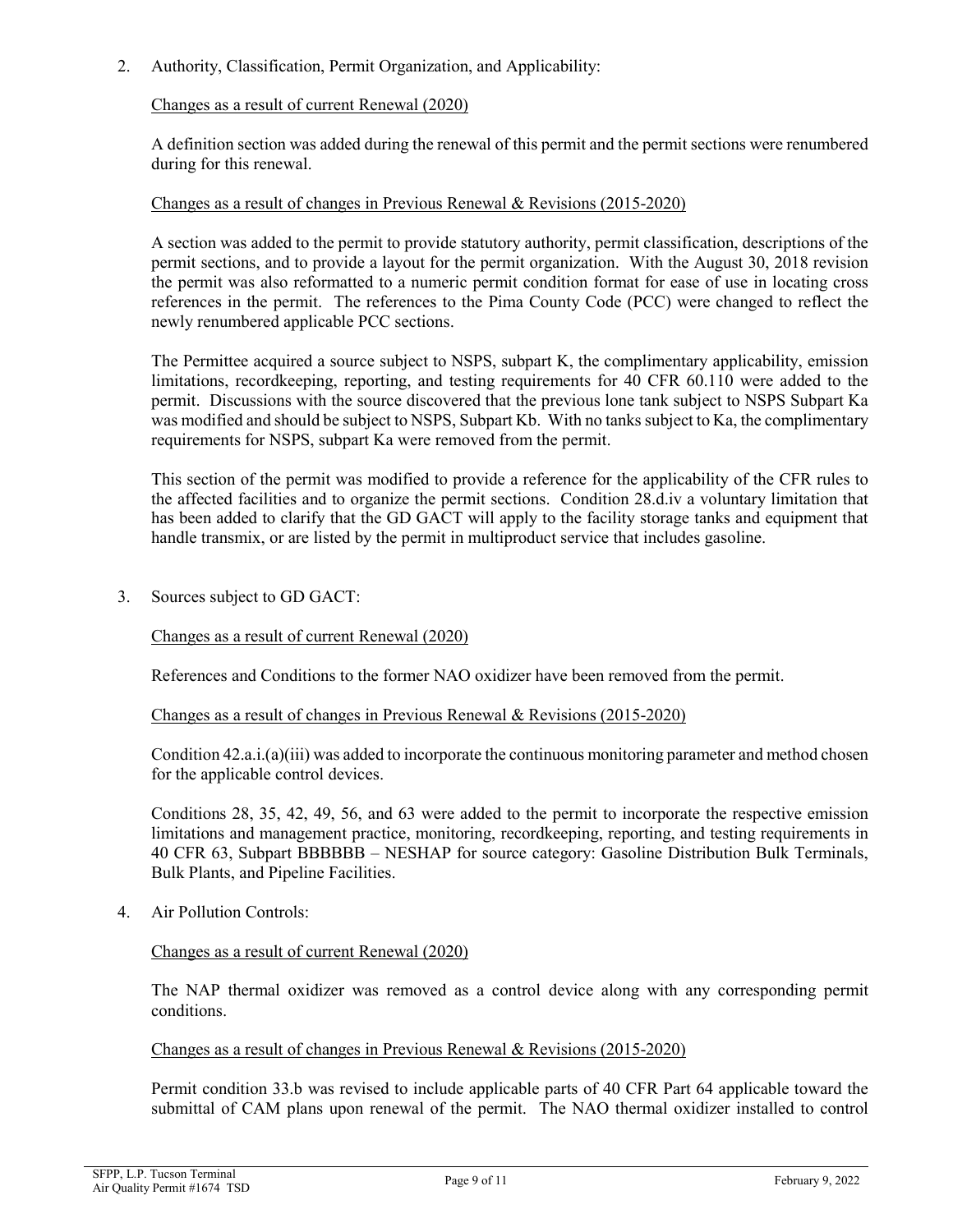emissions from  $LR - 6$  was added to the list of APC subject to 40 CFR Part 64 and as necessary in complementary conditions as an applicable unit.

Conditions 33, 40, 47, 54, 61 and 68 were added to the permit to incorporate applicable requirements from 40 CFR 64 – Compliance Assurance Monitoring (CAM) and the respective CAM plans in Attachment 2 of the renewal permit for the John Zink thermal oxidizer (TO) and vapor recovery system (VRS) control devices operating at the facility.

5. Facility Wide Operations:

### Changes as a result of current Renewal (2020)

N/A

### Changes as a result of changes in Previous Renewal & Revisions (2015-2020)

Conditions 34, 41, 48, 55, 62, and 69 were added to the permit to incorporate the applicable County and facility terminal specific provisions that fall outside the source category rules in the CFR.

This section includes the following:

- Voluntary limitations taken by the facility to remain a minor source of HAPs are provided in condition 41.a. A notification requirement in condition 41.a.iv was added to clarify that the PTE and minor source HAPs status of the facility is dependent on the gasoline throughput of the facility and not using reformulated or oxygenated gasoline containing MTBE. Use of MTBE reformulated or oxygenated gasoline would subject the source to the rules in 40 CFR 63, Subpart R and 40 CFR 61, Subpart V – Equipment Leaks (Fugitive Emission Sources).
- The voluntary limitations from the former HEP facility (permit #5014) were added to this section limiting the throughput through all loading racks to 1.36 billion gallons and to 240 million gallons through loading rack  $LR - 6$ .
- A previous permit condition to record the number of turnovers (roof landings) of the terminal drain dry tanks was moved to condition 41.a.v. and modified to add a voluntary limit to the number of turnovers (roof landings). A complimentary monitoring condition was also added in condition 41.a.ii.
- A voluntary condition 41.a.vi.and complimentary conditions were added to the renewal permit to limit, monitor, and record the annual operating hours of an onsite portable thermal oxidizer used for degassing storage tanks emptied for repairs.
- County and SIP rules were added for fugitive dust that apply to facility nonpoint sources as well as general provisions to include VOC handling and odor.
	- Note: In Attachment 2 of this TSD, the Permittee identified vacant lots and/or open spaces that are contiguous to the facility and requested that PDEQ clarify if the areas are considered undisturbed land as provided in condition 48.f.ii(b) which provides a locally enforceable exemption for undisturbed land from the visibility limiting standard.

For the purpose of this permit, it is PDEQ's position that undisturbed land means: "land that has not been the subject of human activity that has changed the land surface such that it is clear or observable". Currently, some of the areas identified in Attachment 2 contain observable areas that have been disturbed by human activity or development, while other areas appear to be relatively undisturbed. In the event of a complaint or identified deficiency with the visibility limiting standard, the undisturbed land exemption in condition 48.f.ii(b) will be determined by inspection on a case-by-case basis.